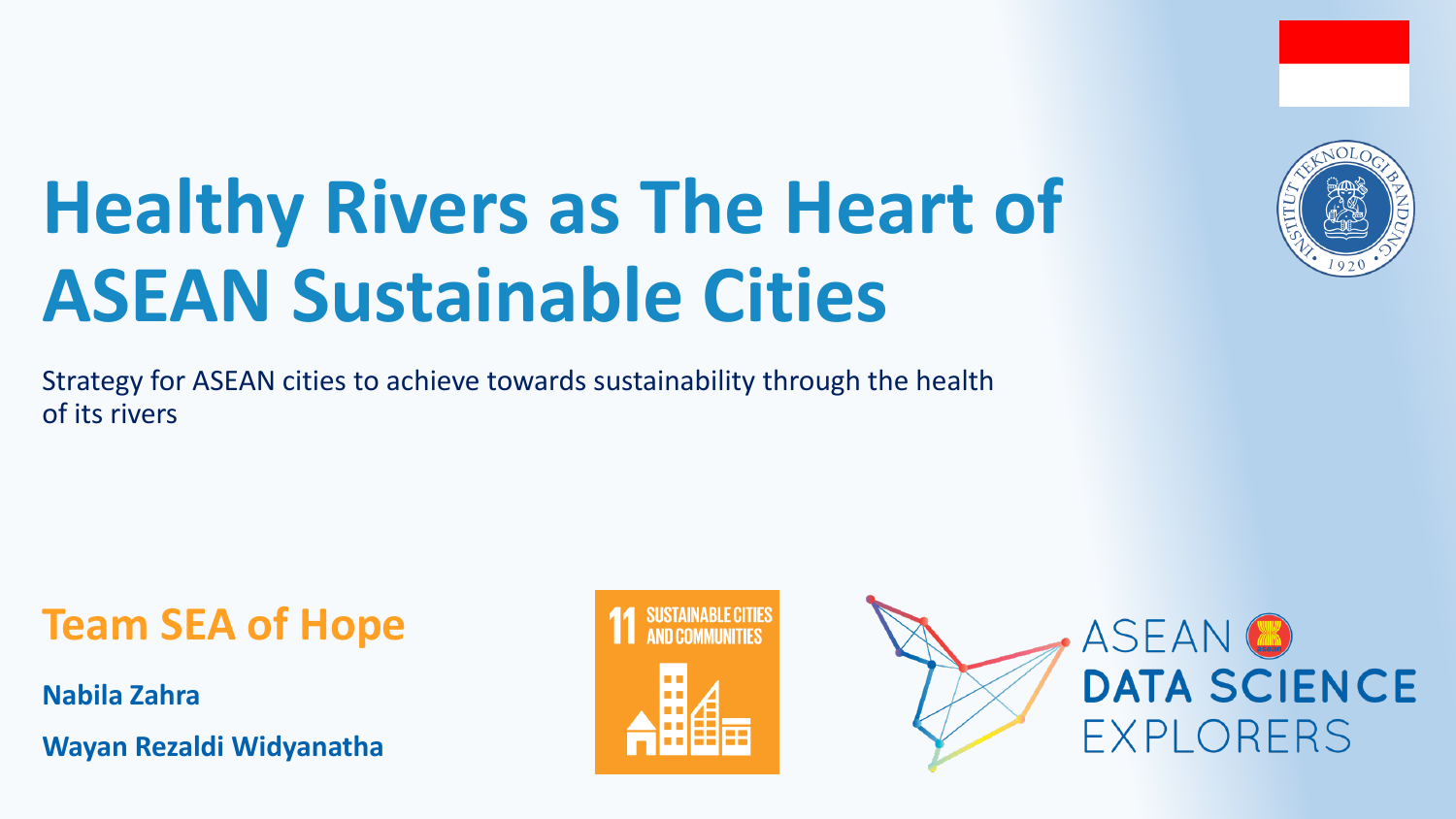#### Finding 1

## ASEAN urban population is projected to increase rapidly every year



ASEAN population 2010-2050



Projected increase in urban population from 2010 to 2050



ASEAN population is living in urban areas in 2020

# **70**

Million more people are expected live in urban areas in ASEAN by 2025

As ASEAN urban population will continue to increase rapidly, cities are urgently demanded to achieve sustainability

Source: UN World Urbanization Prospects, 2018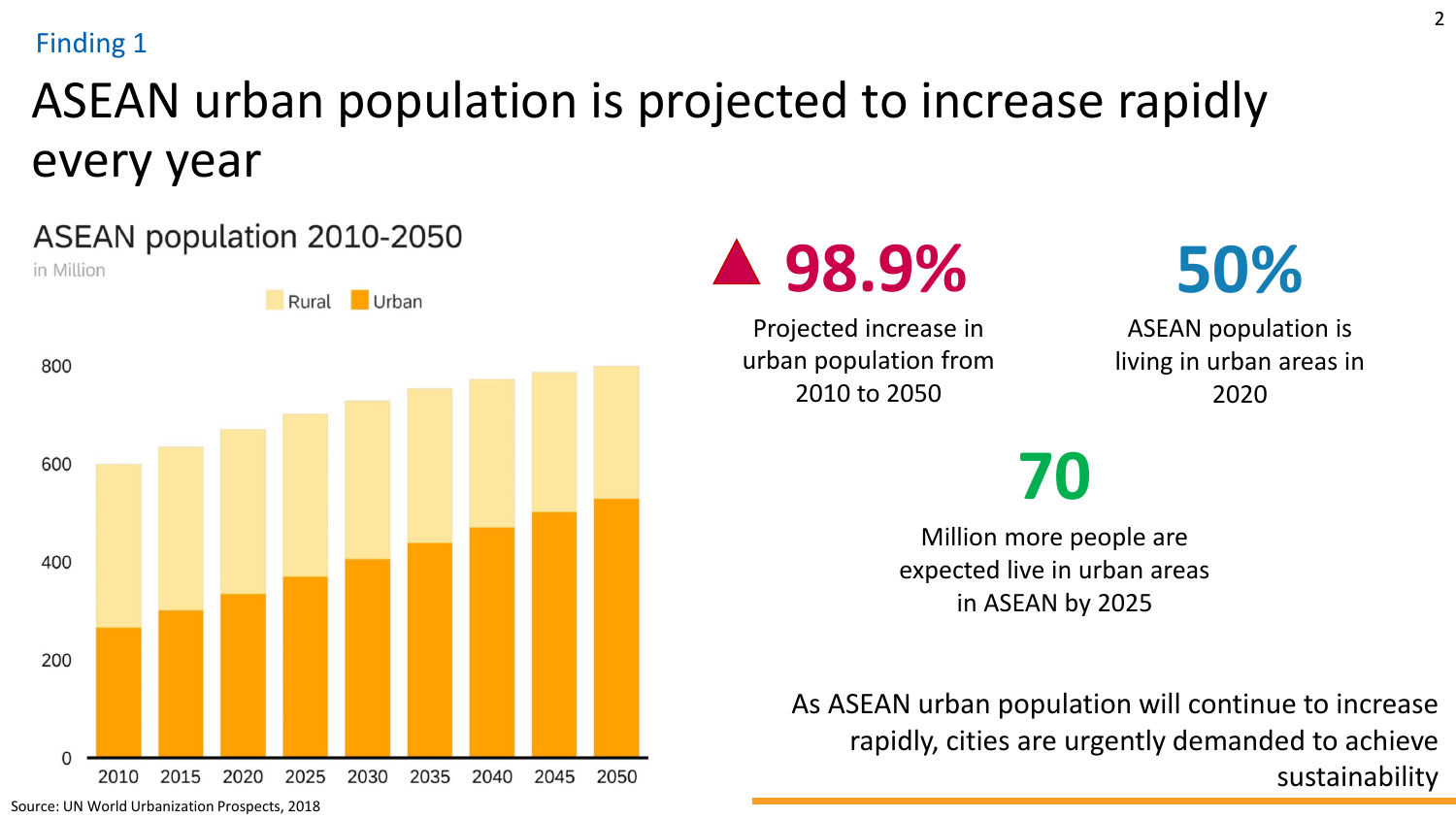## Most cities in ASEAN are still far from sustainability

Several key aspects of a sustainable city based on UN SDG Goal 11 & ASEAN Socio-Cultural Economy 2025 Blueprint

Provide Access to Clean Water



**50%** 

ASEAN urban population don't have access to standard water source

Provide Access Provide Access to Green Public Space Space



**6 out of 7**

highly populated cities in ASEAN don't meet green spaces criteria recommended by WHO

**Disaster Resilience** 



**6 out of 10**

ASEAN countries are classified as highly prone to natural disasters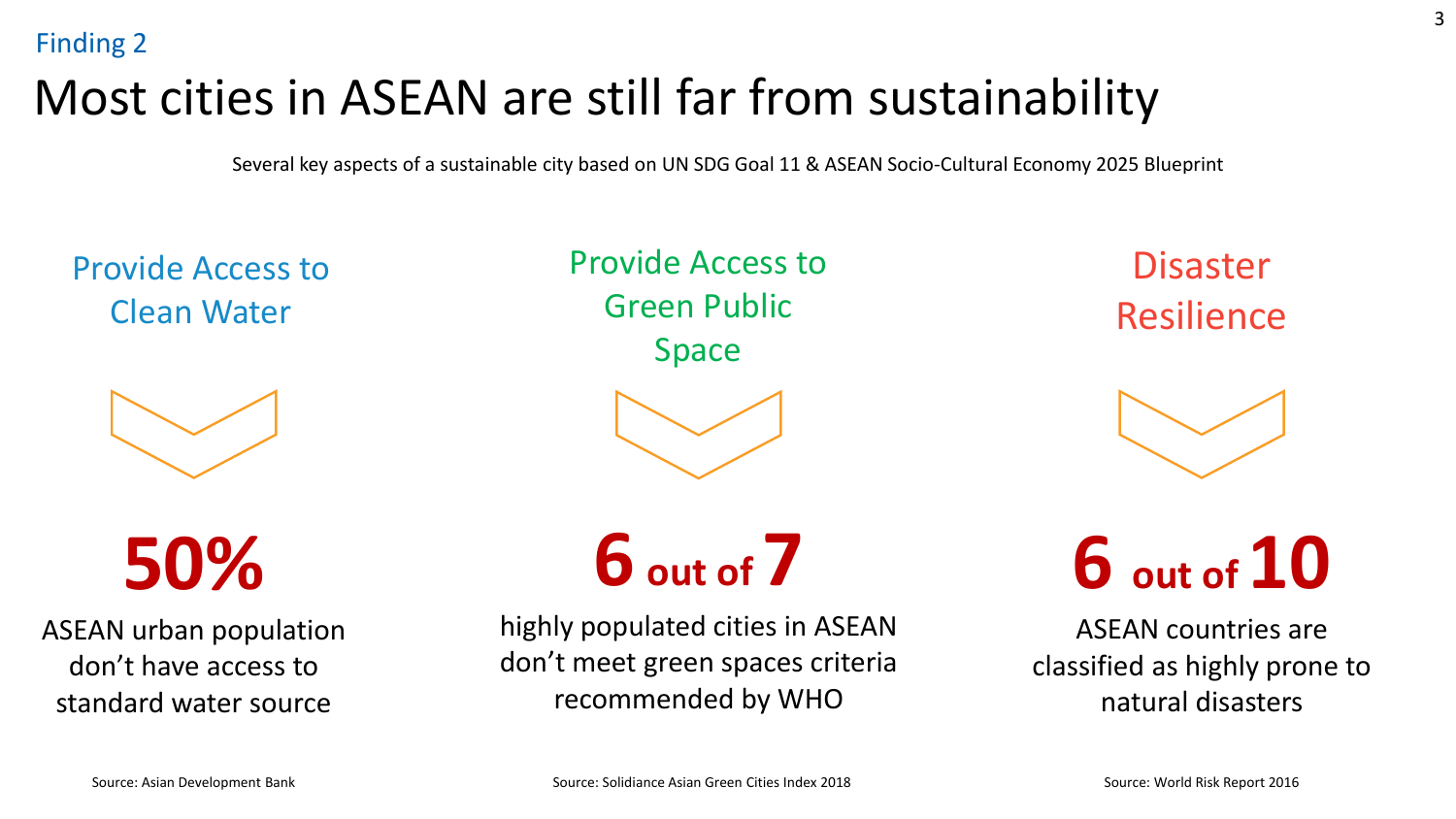### A lot of ASEAN urban residents rely on groundwater as water source, causing several implications

% households using groundwater in SE Asia countries, 2018



Implications of groundwater overexploitation



Thus cities need to diversify its urban water sources with other sustainable alternatives: 

Treated river water and runoffs

Rivers are estuary to rainwater runoffs, making it the city's natural watershed



But, a lot of rivers that pass through major cities in ASEAN are ones of the most polluted rivers in the world

Water treatment plant cost for highly polluted rivers



Water treatment plant cost for less polluted rivers

Dredging pollution in rivers can lead to a cheaper and more sustainable alternative to urban water source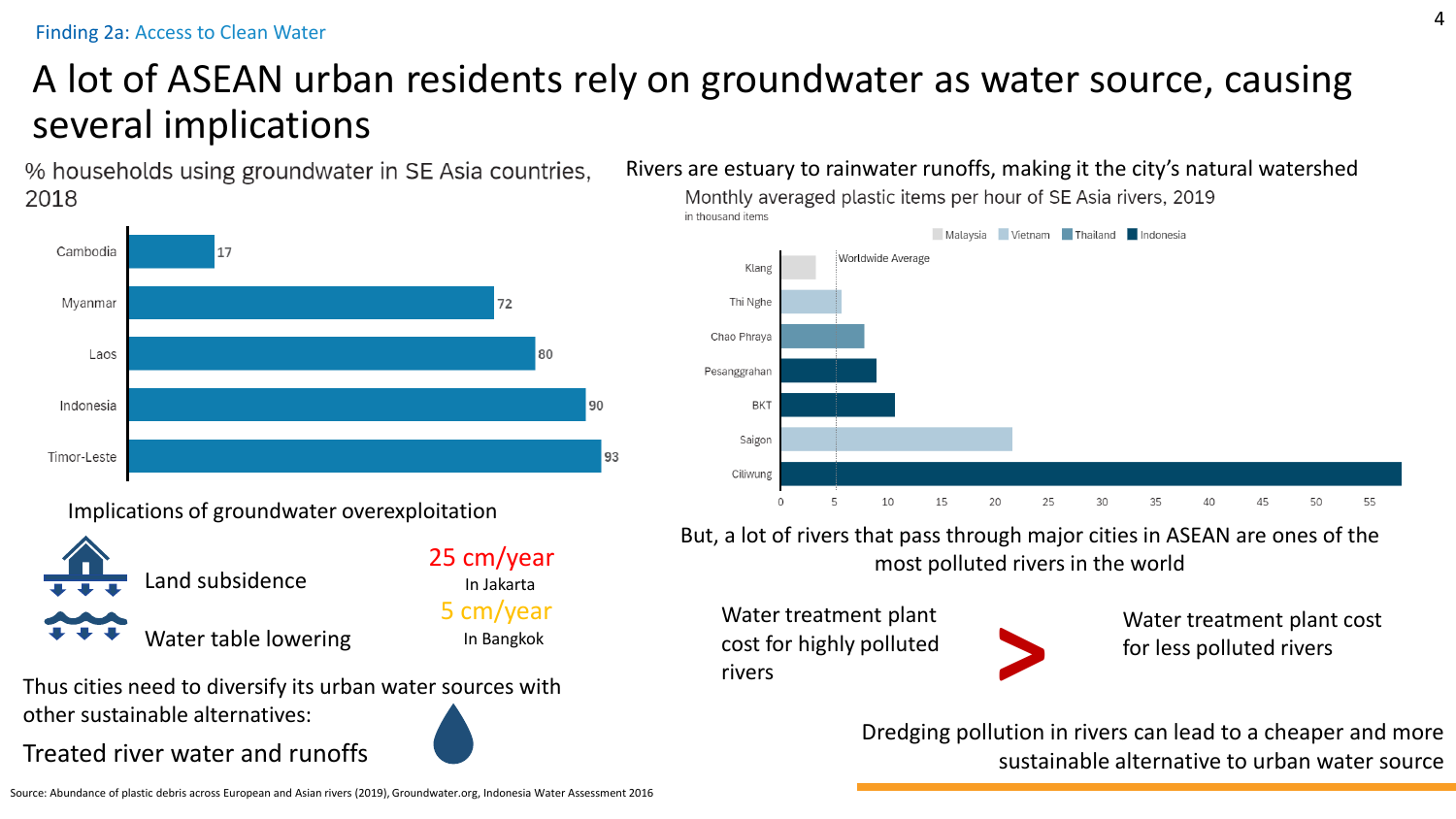### Many ASEAN highly-populated cities don't provide adequate green spaces



nly  $\mathbf 1$  out of these  $\mathbf 7$  ASEAN cities satisfy the recommendation

**50 m<sup>2</sup>**

green spaces per capita is recommended by WHO

Unbalanced urban vs green spaces development have increased annual

CO2 emission by **6.1%**



Utilizing river front as green space corridors can lower city's carbon footprint and create adequate green spaces

Source: Asian Green City Index 2011, Rivers of Carbon Australia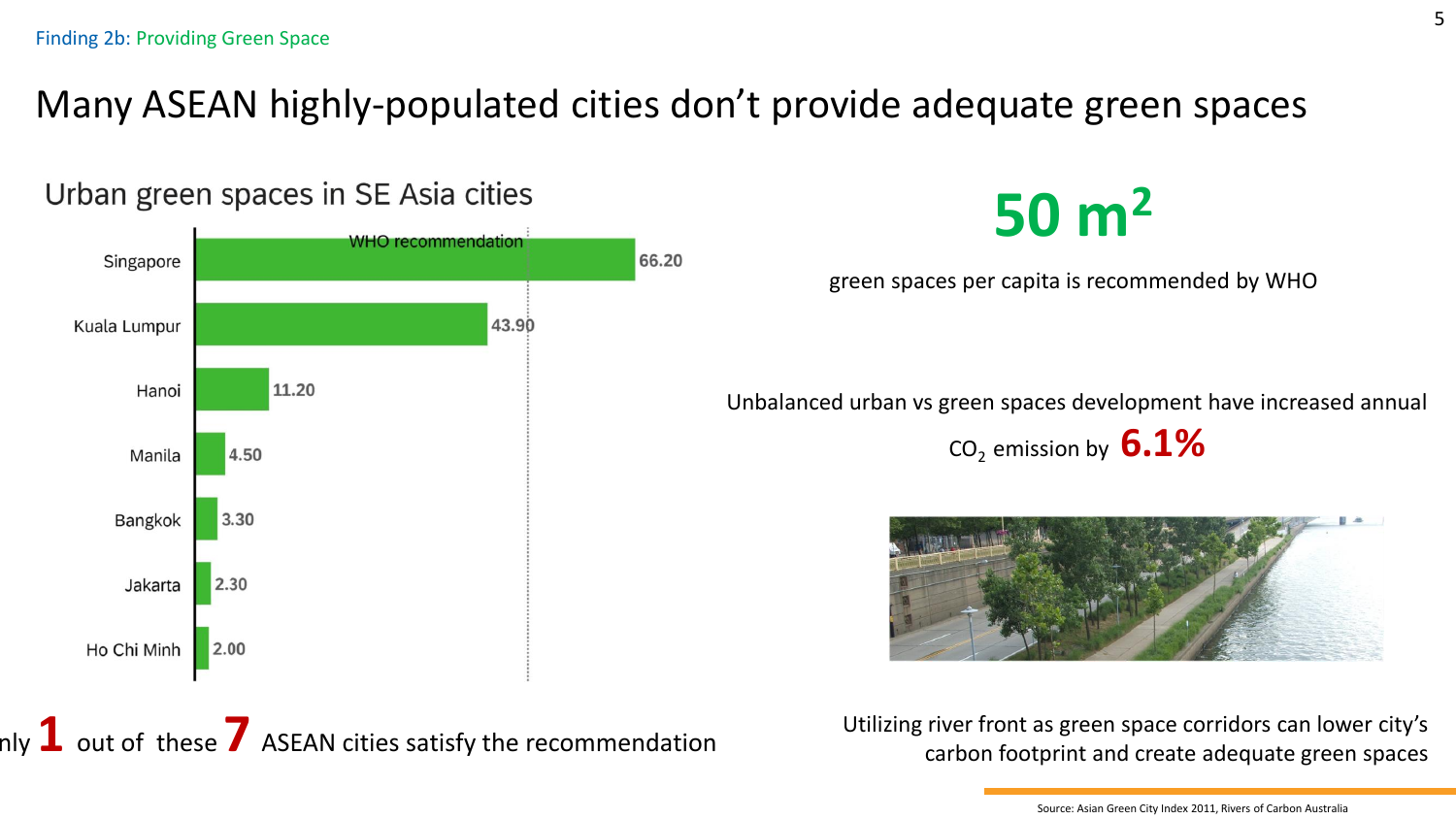Finding 2c: Disaster Resiliency

### Most natural disasters in ASEAN are river-related and predicted to increase in the next years

For the past 10 years in ASEAN countries:



Floods disaster occurrence is predicted to increase due to climate change impact

Source: EM-DAT : The OFDA/CRED International Disaster Database, UN ESCAP, ROK-ASEAN Executive Summary on Building Resilience for Sustainable ASEAN from Water-related Disasters

Direct economic loss attributed to disaster in SE Asia countries\*



Preventing river-related disasters would save more than 50% of economic loss in the upcoming years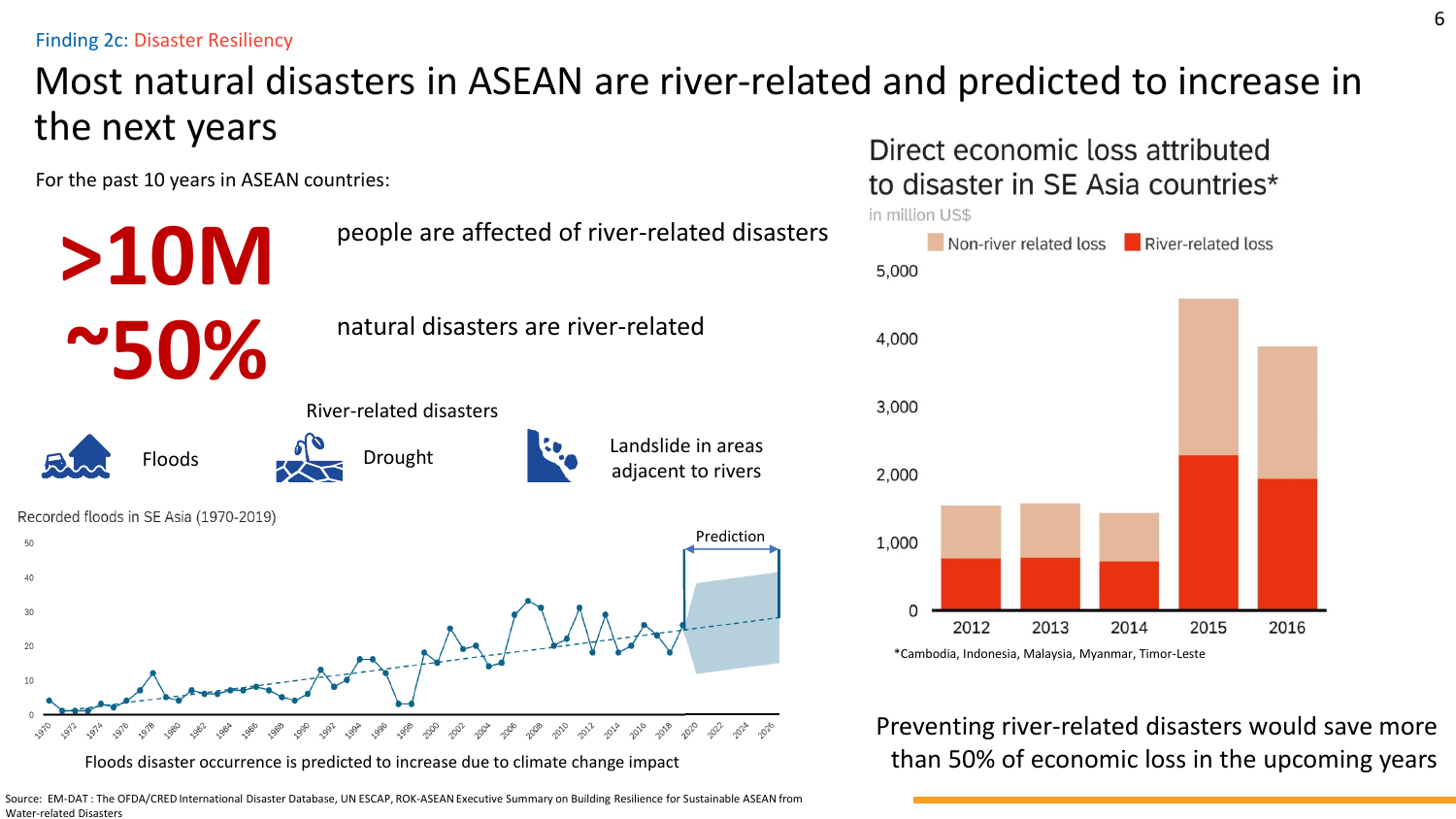Healthy rivers as the heart pathway to achieve sustainable city

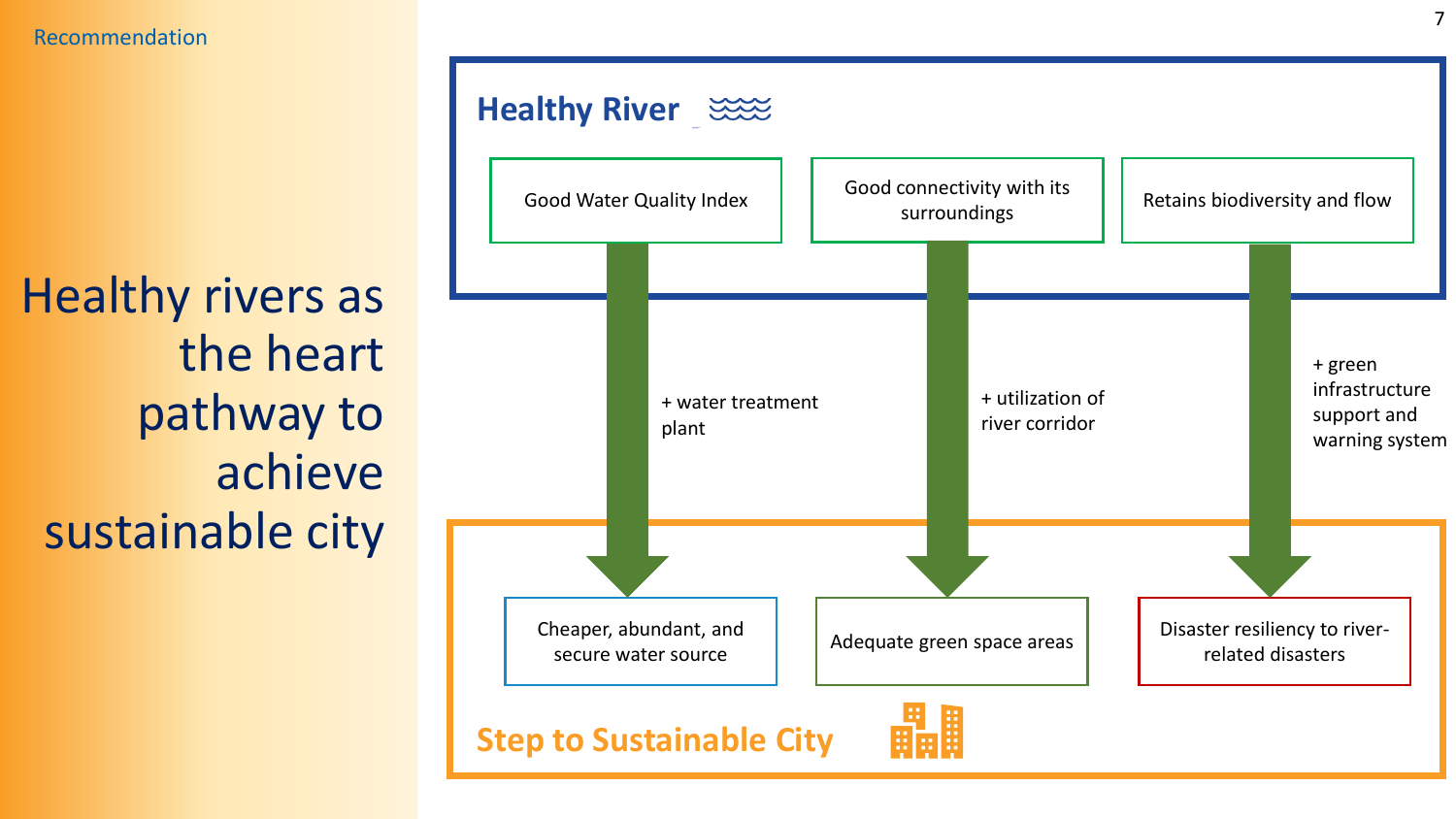### **ASEAN Integrated River Revitalization Strategy**

A collaborative revitalization plan that aims to increase awareness, and overall river health in ASEAN to achieve city sustainability

**Short Term Phase (2021-2025)**

**Long Term Phase (2021-2030)**

*ASEAN Environment Data Dashboard*

- IoT sensors enablement on rivers
- Pollution mapping and flood warning system based on data
- Deployment of data dashboard on rivers health accessible for ASEAN citizen
- Increase data transparency & strict policy monitoring by both citizen and government

*ASEAN River League Initiative*

- ASEAN to hold rotating trophy for region that shows the best river health progress every 6 months
- Proven by the data on environment data dashboard
- Region winners to be featured on ASEAN tourism

#### *River Water Treatment*

- Government and private sector to invest on river water treatment plants
- Increase clean water supply, decrease water price for urban needs

*Collaborative Strategy*



- Increase citizen's awareness on river health monitoring
- Eco curriculum implementation at formal education
- River cleaning projects for students and CSR
- River tourism and ASEAN river league marketing campaign

#### *Green Space and Infrastructure*



- River corridors into green spaces
- Shift development priority to green infrastructure
- Development of green canals



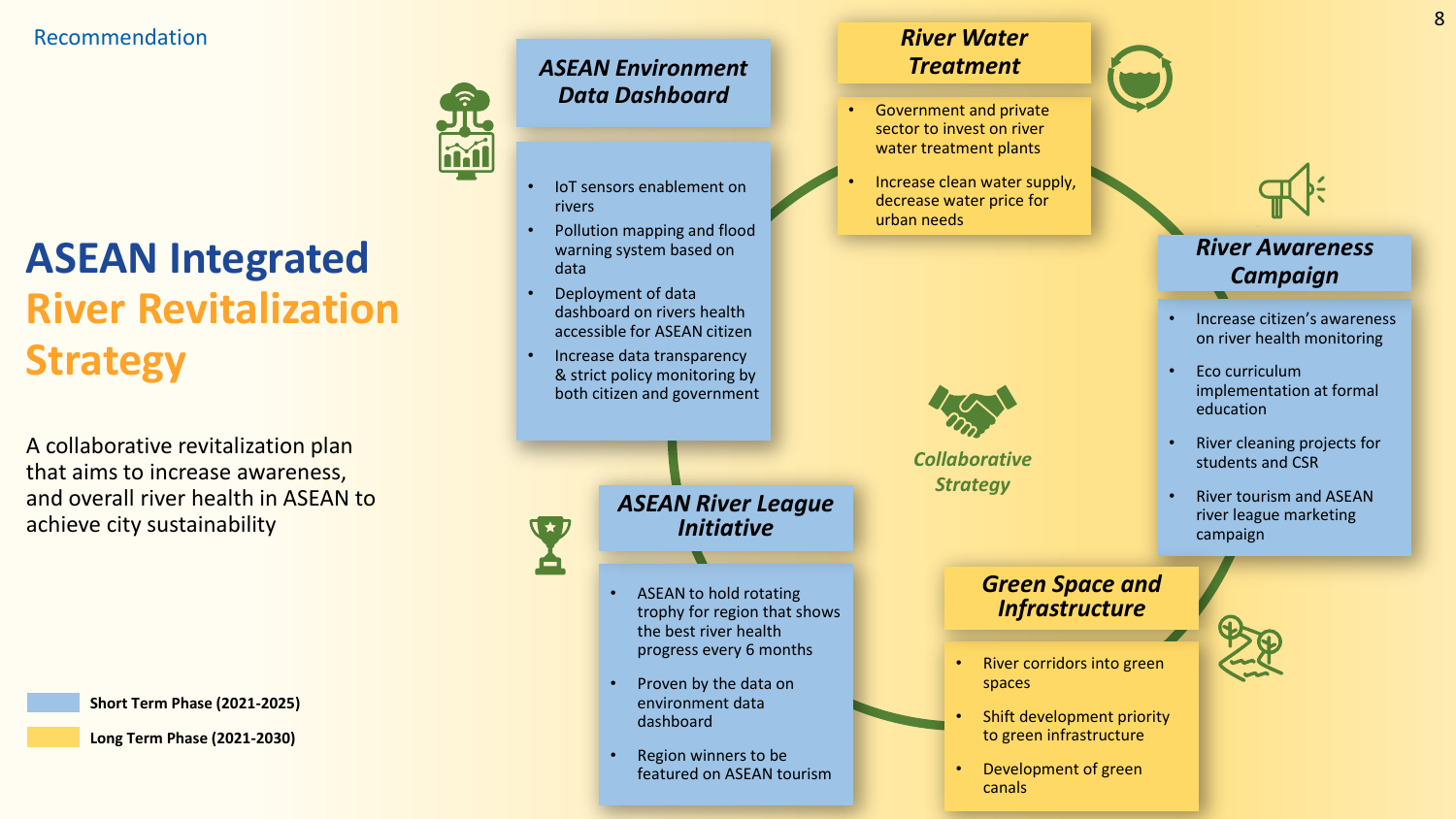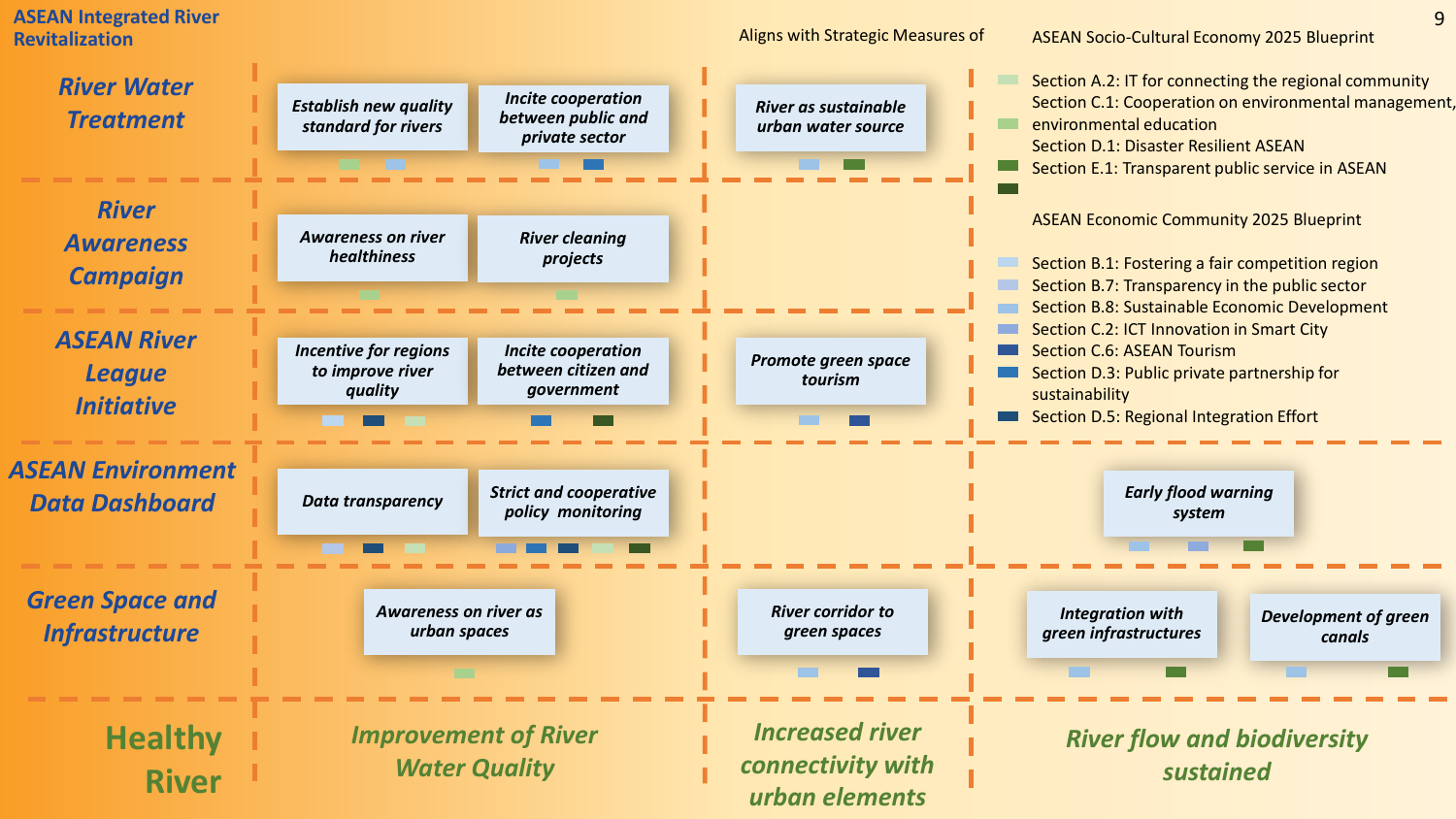#### **Kwacza River, Słupsk**

*Methods used: Green infrastructure integration, river cleaning projects*

Water quality parameters of Kwacza river in mg/liter



Revitalization considerably improved water quality

## Dissolved  $O_2$ +63.3%

# **Successful revitalization examples**

#### **Cheonggyecheon River, Seoul**



10

*Methods used: River front as green corridors, green infrastructure integration*





**5.8 km** green corridor for citizer and wildlife



Before



Revitalization considerably improved city's disaster resiliency and urban green space